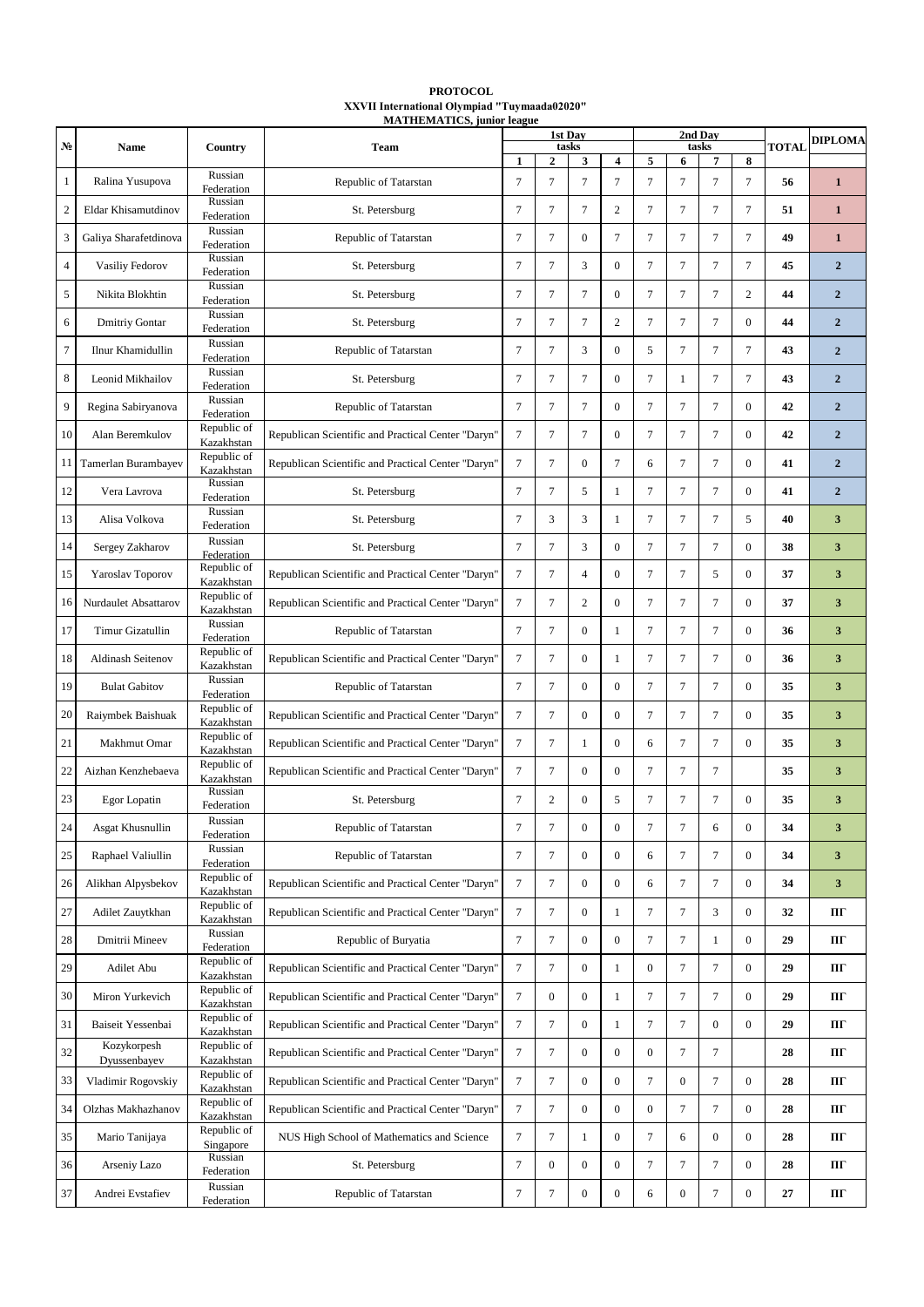| 38 | <b>Constantin Tudor</b><br>Paisanu | Romania                                | <b>Liceul Teoretic National</b>                                                   | $\tau$           | $\mathbf{0}$     | $\boldsymbol{0}$ | $\overline{0}$   | 6              | 7                | 7                |                  | 27               | Ш  |
|----|------------------------------------|----------------------------------------|-----------------------------------------------------------------------------------|------------------|------------------|------------------|------------------|----------------|------------------|------------------|------------------|------------------|----|
| 39 | Margarita Petrova                  | Russian<br>Federation                  | Republic of Buryatia                                                              | $\mathbf{0}$     | 6                | $\overline{7}$   | $\mathbf{0}$     | $\mathbf{0}$   | $\boldsymbol{0}$ | $\tau$           | 6                | 26               | ПГ |
| 40 | Felicia Grace Angelyn<br>Ferdianto | Republic of<br>Indonesia               | Republic of Indonesia                                                             | $\tau$           | $\overline{c}$   | 0                | 1                | $\tau$         | $\mathbf{1}$     | $\tau$           | $\mathbf{0}$     | 25               | Ш  |
| 41 | Arina Sabirzanova                  | Russian<br>Federation                  | Republic of Tatarstan                                                             | $\overline{7}$   | 3                | $\mathbf{0}$     | $\overline{0}$   | $\overline{7}$ | $\tau$           | $\boldsymbol{0}$ | $\mathbf{0}$     | 24               |    |
| 42 | Rami Eid Hennawi                   | Republic of<br>Bulgaria                | "Academician Lubomir Chakalov" National High<br>School of Mathematics and Science | $\overline{7}$   | $\overline{c}$   | $\boldsymbol{0}$ | $\mathbf{0}$     | $\overline{c}$ | $\tau$           | 6                | $\boldsymbol{0}$ | 24               |    |
| 43 | Yedija Nicholas<br>Kurniawidi      | Republic of<br>Indonesia               | Simetri                                                                           | $\tau$           | $\mathbf{0}$     | $\mathbf{0}$     | $\overline{0}$   | $\overline{7}$ | $\overline{7}$   | $\mathbf{1}$     | $\mathbf{0}$     | 22               |    |
| 44 | Maulana Satya<br>Adigama           | Republic of<br>Indonesia               | Simetri                                                                           | $\overline{7}$   | $\overline{7}$   | $\mathbf{0}$     | $\mathbf{0}$     | $\overline{0}$ | $\tau$           | $\mathbf{1}$     | $\mathbf{0}$     | 22               |    |
| 45 | Aldiyar Ibrayev                    | Republic of<br>Kazakhstan              | Republican Scientific and Practical Center "Daryn"                                | $\mathbf{1}$     | $\overline{7}$   | $\mathbf{0}$     | $\overline{0}$   | $\overline{7}$ | $\tau$           | $\boldsymbol{0}$ | $\mathbf{0}$     | 22               |    |
| 46 | <b>Tsyren Namjilon</b>             | Russian<br>Federation                  | Republic of Buryatia                                                              | $\tau$           | $\mathbf{0}$     | $\overline{0}$   | $\mathbf{0}$     | 6              | $\tau$           | $\mathbf{1}$     | $\mathbf{0}$     | 21               |    |
| 47 | <b>Eldar Kusdavletov</b>           | Republic of<br>Kazakhstan              | Republican Scientific and Practical Center "Daryn"                                | $\tau$           | $\overline{7}$   | $\mathbf{0}$     | $\overline{0}$   | $\overline{0}$ | $\mathbf{0}$     | $\mathbf{0}$     | $\overline{7}$   | 21               |    |
| 48 | Askar Akhmetyanov                  | Russian<br>Federation                  | Republic of Tatarstan                                                             | $\tau$           | $\mathbf{0}$     | $\mathbf{0}$     | $\overline{0}$   | 3              | $\overline{7}$   | 3                | $\mathbf{0}$     | 20               |    |
| 49 | Georgy Sannikov                    | Russian<br>Federation                  | 2nd National Team of the Republic of Sakha<br>(Yakutia)                           | $\overline{7}$   | $\mathbf{0}$     | 0                | $\overline{0}$   | 7              | $\overline{0}$   | 5                | $\mathbf{0}$     | 19               |    |
| 50 | Roberto Eugenio<br>Sugiarto        | Republic of<br>Indonesia               | Simetri                                                                           | $\tau$           | $\tau$           | $\mathbf{0}$     | $\mathbf{0}$     | $\overline{0}$ | $\mathbf{0}$     | 5                | $\mathbf{0}$     | 19               |    |
| 51 | Nuraly Amankulov                   | Republic of<br>Kazakhstan              | Republican Scientific and Practical Center "Daryn"                                | $\tau$           | $\overline{c}$   | 0                | $\overline{0}$   | 2              | 7                | $\mathbf{0}$     | $\mathbf{0}$     | 18               |    |
| 52 | Dias Arystanbek                    | Republic of<br>Kazakhstan              | Republican Scientific and Practical Center "Daryn"                                | 3                | $\overline{7}$   | $\mathbf{0}$     | $\mathbf{0}$     | $\overline{0}$ | $\overline{7}$   | $\mathbf{1}$     | $\mathbf{0}$     | 18               |    |
| 53 | Aytal Zakharov                     | Russian                                | 2nd National Team of the Republic of Sakha                                        | $\overline{7}$   | $\overline{c}$   | $\boldsymbol{0}$ | $\overline{0}$   | $\overline{7}$ | $\overline{0}$   | $\mathbf{1}$     | $\mathbf{0}$     | 17               |    |
| 54 | Noriko Khang                       | Federation<br>Republic of<br>Indonesia | (Yakutia)<br>Simetri                                                              | $\overline{7}$   | 1                | $\boldsymbol{0}$ | $\boldsymbol{0}$ | 1              | $\overline{7}$   | $\mathbf{1}$     | $\mathbf{0}$     | 17               |    |
| 55 | Natalia Vasilyeva                  | Russian                                | 2nd National Team of the Republic of Sakha                                        | $\overline{7}$   | $\overline{c}$   | $\boldsymbol{0}$ | 0                | $\overline{0}$ | $\tau$           | $\boldsymbol{0}$ | $\bf{0}$         | 16               |    |
| 56 | Andrey Kuzmin                      | Federation<br>Russian                  | (Yakutia)<br>2nd National Team of the Republic of Sakha                           | $\overline{7}$   | $\mathbf{0}$     | $\mathbf{0}$     | $\boldsymbol{0}$ | $\overline{c}$ | $\boldsymbol{0}$ | $\tau$           | $\overline{0}$   | 16               |    |
| 57 | <b>Boris Molonov</b>               | Federation<br>Russian                  | (Yakutia)<br>Republic of Buryatia                                                 | $\tau$           | 2                | $\boldsymbol{0}$ | $\boldsymbol{0}$ | $\overline{0}$ | $\boldsymbol{0}$ | 6                | $\overline{0}$   | 15               |    |
|    |                                    | Federation<br>Russian                  | 2nd National Team of the Republic of Sakha                                        |                  |                  |                  |                  |                |                  |                  |                  |                  |    |
| 58 | Yan Vlasov                         | Federation<br>Russian                  | (Yakutia)<br>2nd National Team of the Republic of Sakha                           | $\overline{7}$   | $\mathbf{0}$     | $\mathbf{0}$     | $\overline{0}$   | $\overline{7}$ | $\overline{0}$   | 1                | $\overline{0}$   | 15               |    |
| 59 | Nyurgun Filippov                   | Federation                             | (Yakutia)                                                                         | $\overline{7}$   | $\mathbf{0}$     | $\boldsymbol{0}$ | $\overline{0}$   | $\tau$         | $\overline{0}$   | 1                | $\overline{0}$   | 15               |    |
| 60 | Arsen Narik                        | Republic of<br>Kazakhstan              | Autonomous Educational Organization<br>"Nazarbayev Intellectual School"           | $\overline{7}$   | $\mathbf{0}$     | $\mathbf{0}$     | $\overline{0}$   | 1              | $\tau$           | $\mathbf{0}$     | $\overline{0}$   | 15               |    |
| 61 | Aytal Nogovitsyn                   | Russian<br>Federation                  | 2nd National Team of the Republic of Sakha<br>(Yakutia)                           | $\overline{7}$   | 0                | 0                | $\mathbf{0}$     | $\mathbf{0}$   | $\boldsymbol{0}$ | $\tau$           | $\mathbf{0}$     | 14               |    |
| 62 | Alim Togayev                       | Republic of<br>Kazakhstan              | Republican Scientific and Practical Center "Daryn"                                | 6                | $\Omega$         | $\Omega$         | $\Omega$         | $\Omega$       | 7                | -1               | $\Omega$         | 14               |    |
| 63 | Janssen Edyth Lim                  | Republic of<br>Indonesia               | Wardaya College                                                                   | $\overline{7}$   | $\mathbf{0}$     | $\boldsymbol{0}$ | $\overline{0}$   | $\overline{0}$ | 3                | $\mathbf{1}$     | $\boldsymbol{0}$ | 11               |    |
| 64 | Snezhana Mangutova                 | Russian<br>Federation                  | Republic of Buryatia                                                              | $\mathbf{0}$     | $\overline{0}$   | $\overline{0}$   | $\overline{0}$   | $\overline{2}$ | $\overline{7}$   | $\mathbf{1}$     | $\bf{0}$         | 10               |    |
| 65 | Svyatoslav Vakhov                  | Russian<br>Federation                  | Republic of Buryatia                                                              | $\mathbf{1}$     | 0                | 0                | 0                | $\tau$         | $\boldsymbol{0}$ | $\mathbf{1}$     | $\bf{0}$         | 9                |    |
| 66 | Alena Petrova                      | Russian<br>Federation                  | 2nd National Team of the Republic of Sakha<br>(Yakutia)                           | $\mathbf{1}$     | $\overline{0}$   | 0                | 0                | $\tau$         | $\boldsymbol{0}$ | $\mathbf{1}$     | $\bf{0}$         | 9                |    |
| 67 | Ivan Kukharuk                      | Russian<br>Federation                  | Kaluga region                                                                     | $\mathbf{1}$     | $\mathbf{2}$     | 0                | 0                | 5              | $\boldsymbol{0}$ | $\boldsymbol{0}$ | $\bf{0}$         | 8                |    |
| 68 | Diana Makhatyrova                  | Russian                                | 2nd National Team of the Republic of Sakha<br>(Yakutia)                           | $\overline{7}$   | $\overline{0}$   | $\boldsymbol{0}$ | $\overline{0}$   | $\overline{0}$ | $\boldsymbol{0}$ | $\mathbf{1}$     | $\bf{0}$         | 8                |    |
| 69 | Damir Mindaev                      | Federation<br>Russian<br>Federation    | 2nd National Team of the Republic of Sakha<br>(Yakutia)                           | $\tau$           | $\boldsymbol{0}$ | $\boldsymbol{0}$ | $\overline{0}$   | $\overline{0}$ | $\boldsymbol{0}$ | $\mathbf{1}$     | $\bf{0}$         | 8                |    |
| 70 | Stepan Efimov                      | Russian<br>Federation                  | 2nd National Team of the Republic of Sakha<br>(Yakutia)                           | $\overline{7}$   | $\boldsymbol{0}$ | $\boldsymbol{0}$ | $\overline{0}$   | $\overline{0}$ | $\overline{0}$   | $\boldsymbol{0}$ | $\boldsymbol{0}$ | 7                |    |
| 71 | Michelle Aurelia                   | Republic of                            | Wardaya College                                                                   | $\tau$           | $\overline{0}$   | $\boldsymbol{0}$ | $\overline{0}$   | $\overline{0}$ | $\boldsymbol{0}$ | $\boldsymbol{0}$ | $\bf{0}$         | 7                |    |
| 72 | Yudianto<br><b>Budimir Fedulov</b> | Indonesia<br>Russian                   | 2nd National Team of the Republic of Sakha                                        | 1                | $\boldsymbol{0}$ | $\boldsymbol{0}$ | $\overline{0}$   | $\overline{0}$ | $\boldsymbol{0}$ | 3                | $\overline{0}$   | 4                |    |
| 73 | Ivan Fedorov                       | Federation<br>Russian                  | (Yakutia)<br>Republic of Buryatia                                                 | 3                | $\boldsymbol{0}$ | $\boldsymbol{0}$ | $\boldsymbol{0}$ | $\overline{0}$ | $\boldsymbol{0}$ | $\bf{0}$         | $\mathbf{0}$     | 3                |    |
|    | Sandhya Mahendra                   | Federation<br>Republic of              |                                                                                   |                  |                  |                  |                  |                |                  |                  |                  |                  |    |
| 74 | Dhaneswara                         | Indonesia<br>Russian                   | Wardaya College                                                                   | 3                | $\overline{0}$   | $\boldsymbol{0}$ | $\overline{0}$   | $\overline{0}$ | $\mathbf{0}$     | $\bf{0}$         | $\overline{0}$   | 3                |    |
| 75 | Daniil Horvat                      | Federation                             | Kaluga region<br>2nd National Team of the Republic of Sakha                       | $\boldsymbol{0}$ | $\boldsymbol{0}$ | 0                | $\boldsymbol{0}$ | $\overline{0}$ | 2                | $\boldsymbol{0}$ | $\boldsymbol{0}$ | $\boldsymbol{2}$ |    |
| 76 | Artur Vasiliev                     | Russian<br>Federation                  | (Yakutia)                                                                         | 1                | $\boldsymbol{0}$ | $\boldsymbol{0}$ | $\boldsymbol{0}$ | $\overline{0}$ | $\boldsymbol{0}$ | $\mathbf{1}$     | $\boldsymbol{0}$ | $\boldsymbol{2}$ |    |
| 77 | <b>Dmitry Vasiliev</b>             | Russian<br>Federation                  | 2nd National Team of the Republic of Sakha<br>(Yakutia)                           | 1                | $\boldsymbol{0}$ | 0                | 0                | $\overline{0}$ | $\boldsymbol{0}$ | 1                | $\boldsymbol{0}$ | $\boldsymbol{2}$ |    |